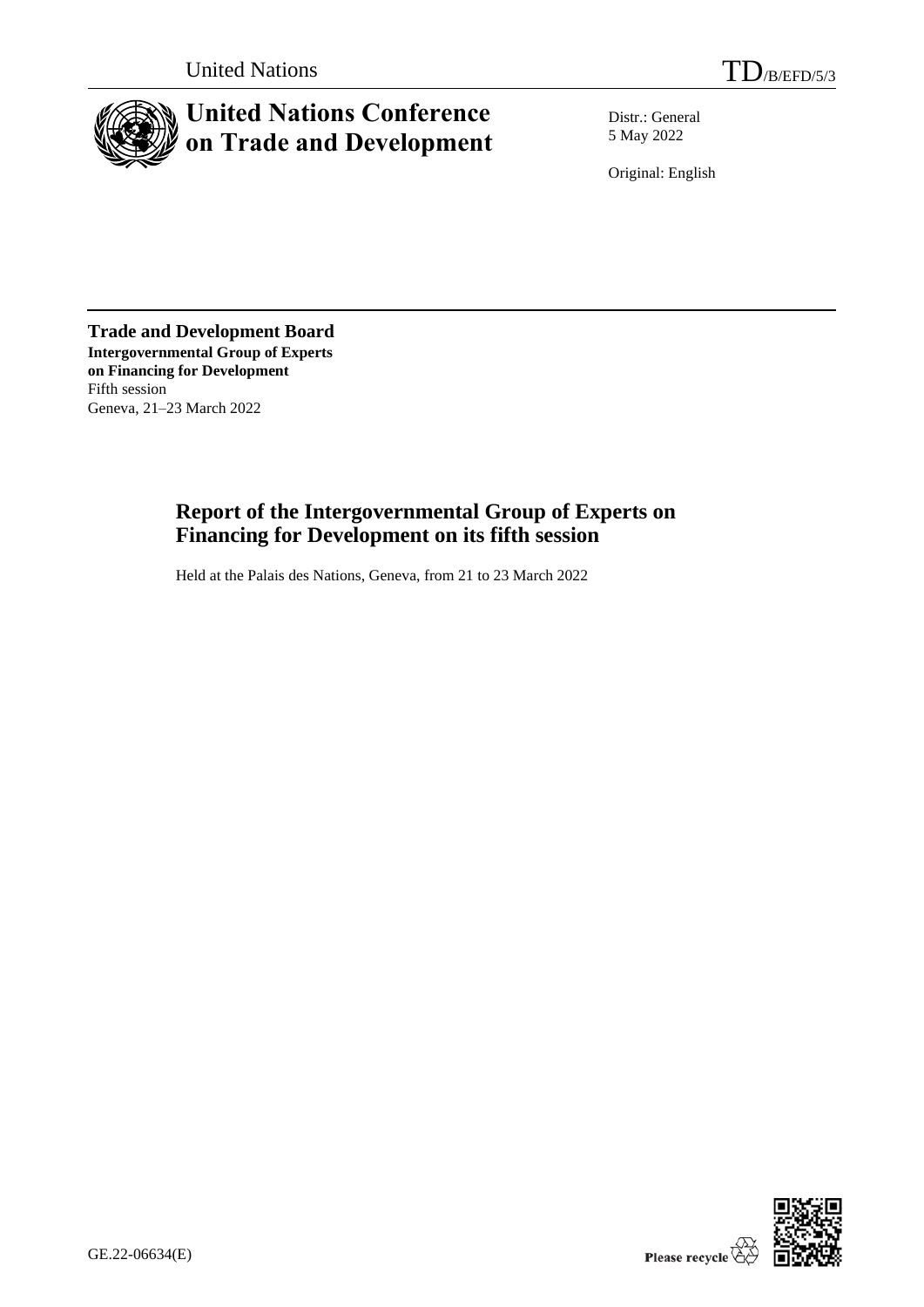# Contents

|                 |                                                                               |                                                                               | Page           |
|-----------------|-------------------------------------------------------------------------------|-------------------------------------------------------------------------------|----------------|
|                 |                                                                               |                                                                               | 3              |
| I.              | Action by the Intergovernmental Group of Experts on Financing for Development |                                                                               | 3              |
|                 | A.                                                                            | Financing for development: Mobilizing sustainable development finance         | 3              |
|                 | <b>B.</b>                                                                     | Other action taken by the Intergovernmental Group of Experts on               | $\overline{4}$ |
| $\mathbf{II}$ . |                                                                               |                                                                               | 5              |
|                 |                                                                               | Financing for development: Mobilizing sustainable development finance         | 5              |
| III.            |                                                                               |                                                                               | 14             |
|                 | $\mathsf{A}$ .                                                                |                                                                               | 14             |
|                 | <b>B.</b>                                                                     |                                                                               | 14             |
|                 |                                                                               | Adoption of the report of the Intergovernmental Group of Experts on Financing | 15             |

### Annex

|--|--|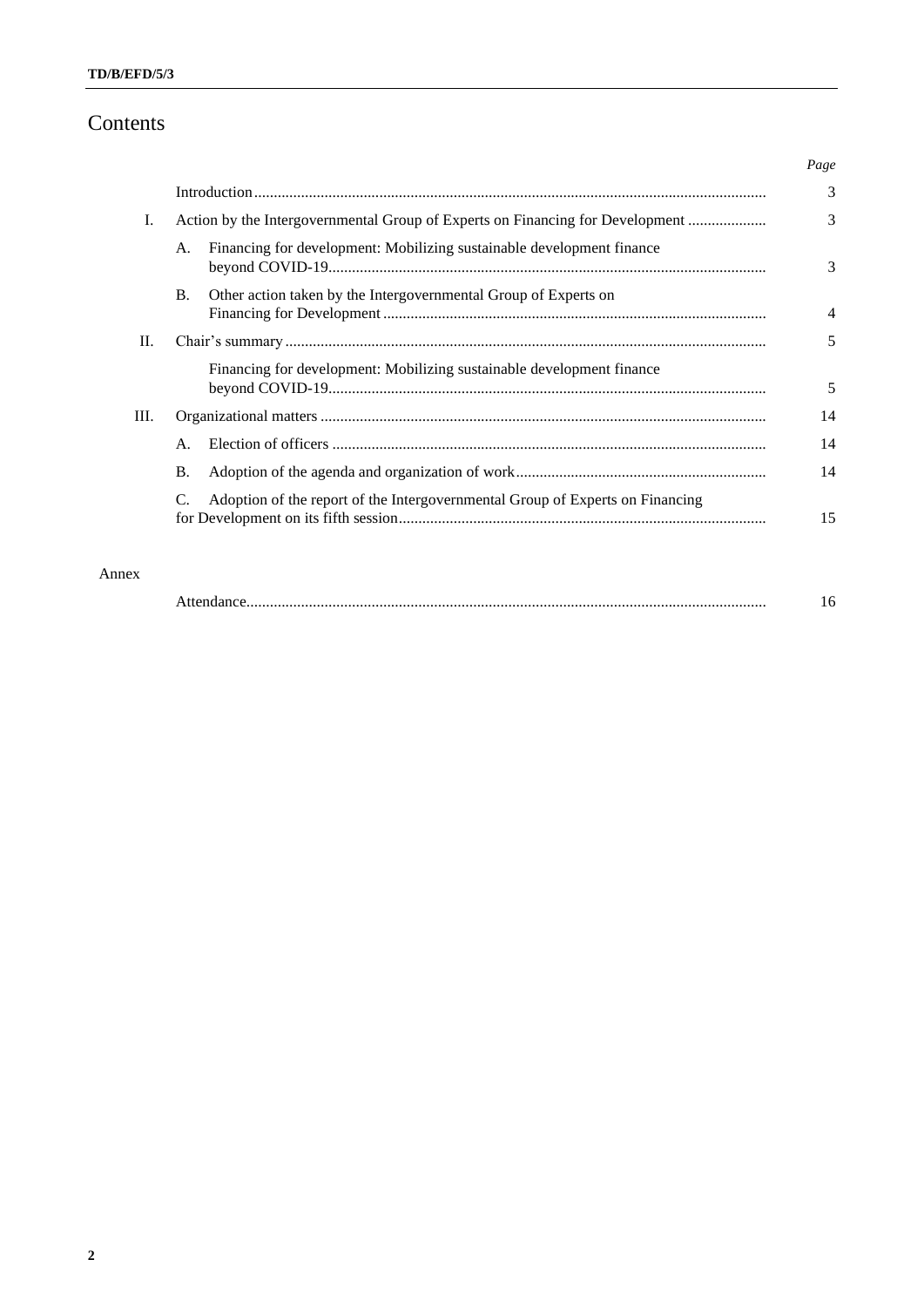## **Introduction**

The fifth session of the Intergovernmental Group of Experts on Financing for Development was held, in physical and virtual formats, at the Palais des Nations in Geneva from 21 to 23 March 2022.

# **I. Action by the Intergovernmental Group of Experts on Financing for Development**

### **A. Financing for development: Mobilizing sustainable development finance beyond COVID-19**

#### **Agreed policy recommendations**

*The Intergovernmental Group of Experts on Financing for Development,*

*Reaffirming* General Assembly resolution 69/313 of 27 July 2015 on the Addis Ababa Action Agenda of the Third International Conference on Financing for Development, which is an integral part of the 2030 Agenda for Sustainable Development, supports and complements it, helps to contextualize its means of implementation targets with concrete policies and actions, including on climate change and related global challenges, and reaffirms the strong political commitment to address the challenge of financing and creating an enabling environment at all levels for sustainable development in the spirit of global partnership and solidarity,

*Recalling* also paragraph 100 (r) of the Nairobi Maafikiano (TD/519/Add.2), which called for the establishment of an intergovernmental group of experts on financing for development,

*Recalling* the Bridgetown Covenant (TD/541/Add.2) in which member States instruct UNCTAD to continue to build on the analytical and policy-oriented work of UNCTAD in the field of financing for development, in cooperation with other institutional stakeholders, in the United Nations follow-up and review process on financing for development, and assist developing countries in identifying policy options aimed at strengthening mobilization of domestic and international, public and private, resource mobilization for the timely attainment of the 2030 Agenda and the Sustainable Development Goals,

*Recalling further* paragraph 122 of the Bridgetown Covenant, which calls for increased efforts to ensure coherence and avoid potential duplication of work with other competent forums, as well as to seek input from all relevant actors, thus providing for an inclusive, balanced and well-informed exchange, and credibility of the outcomes, and emphasizing that the leadership of member State experts should be ensured,

*Noting with concern* the effects of the coronavirus disease (COVID-19) crisis on the global economy, and in particular in developing countries, which, among other things, resulted in increased levels of external debt,

*Stresses* the need to enhance developing countries' access to climate finance, in particular for adaptation, through domestic and international, private and public sources, as well as boosting productive capacities and investment in developing countries conducive to advancing their structural transformation towards a low-emission, competitive, climateresilient and sustainable economy;

2. *Calls upon* UNCTAD to support developing countries in elaborating targeted national policies to build a diversified, and sustainable economy, driven by a strong, climate-conscious developmental State, willing and able to dialogue with all relevant stakeholders, including the private sector, as well as able to mobilize and manage external and domestic, private and public resources, and recalls in this regard the value of integrated national financing frameworks that can support nationally owned sustainable development

**3**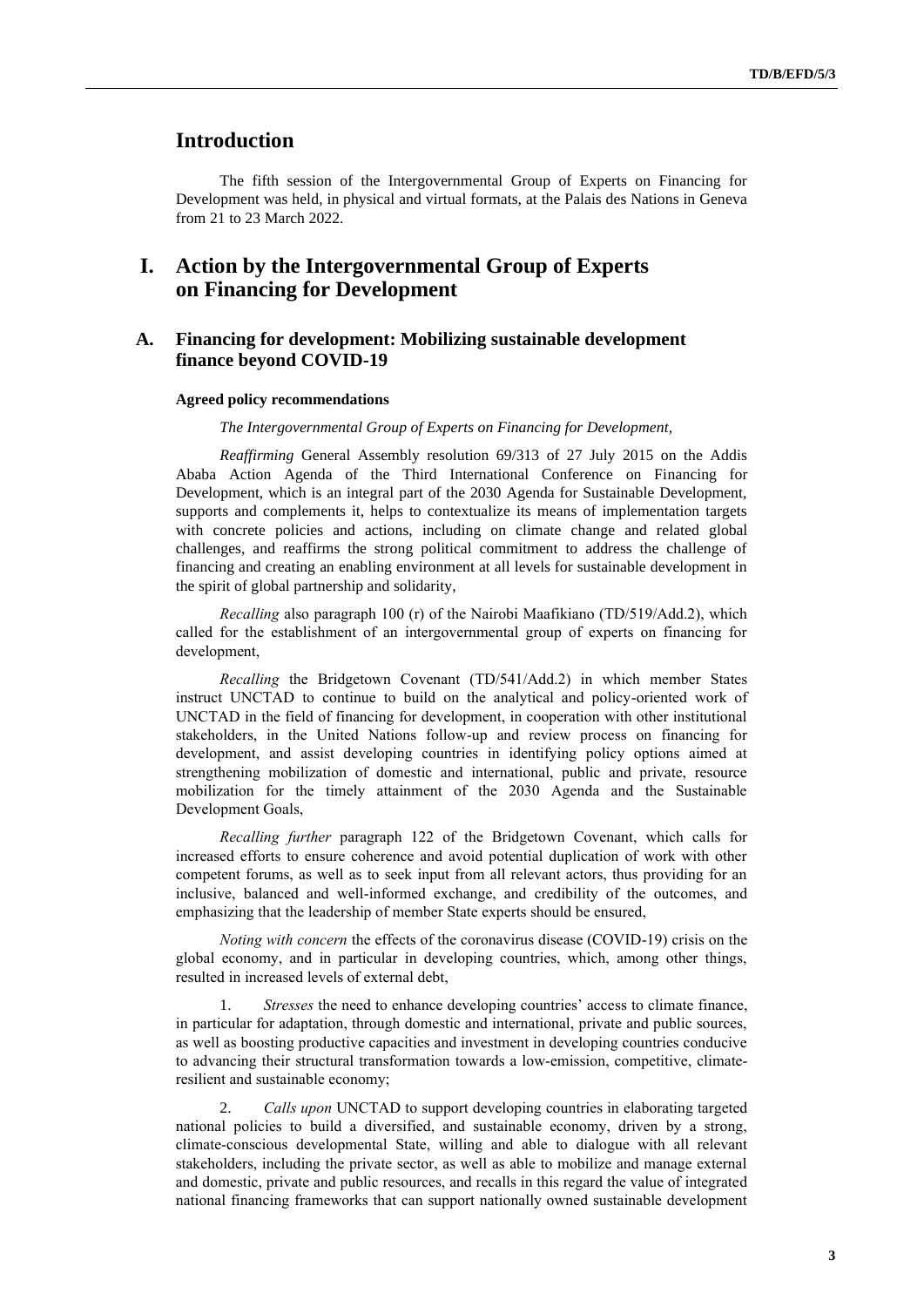strategies by effectively mobilizing and aligning a wide range of financing sources and instruments with the 2030 Agenda for Sustainable Development;

3. *Stresses* the need to explore the benefits and costs of new and innovative instruments to development finance, including blended finance, public–private partnerships and Sustainable Development Goal bonds, according to national priorities, for contributing to the closing of the Sustainable Development Goal investment gap by lowering investment specific risks and incentivizing additional private sector finance across key development sectors and, in this regard, welcomes the continuous evidence-based assessment of the Inter-Agency Task Force on Financing for Development to further develop these instruments and maximize their contribution towards the Sustainable Development Goals, while addressing the identified challenges;

4. *Underscores* the role that regional and multilateral development banks can play in enabling financial resources for developing countries for their sustainable development and structural transformation, and the need for their actions to contribute to the Sustainable Development Goals and the Paris Agreement and other relevant international agreements, recognizes the urgent need to strengthen their capital base, and calls for consideration of possible enhanced emergency concessional finance mechanisms in times of crisis;

5. *Recognizes* the contribution made to participating countries by the Debt Service Suspension Initiative and the Common Framework for Debt Treatments beyond the Debt Service Suspension Initiative, and calls for an effective, transparent and expedited implementation of the Common Framework, with comparable efforts by private creditors and other relevant international creditors;

6. *Recommends* further studying the opportunities and challenges of integrating natural disaster clauses and other similar clauses related to external shocks into bonds and the ultimate contribution to increasing developing countries' liquidity and economic stability during times of crisis;

7. *Recalls* the importance of domestic and international, private and public resources to ensure prompt responses to future crises, thus contributing to countries' financial stability and resilience and, in this regard, welcomes the International Monetary Fund's special drawing rights allocation, and invites countries able to do so to actively consider options to voluntarily channel special drawing rights to benefit the most vulnerable countries, including middle-income countries, in accordance with national laws and regulations;

8. *Underlines* the importance of other initiatives for unlocking financing for developing countries and catalysing investments in the Sustainable Developments Goals, including in middle-income countries.

> *Closing plenary meeting 23 March 2022*

### **B. Other action taken by the Intergovernmental Group of Experts on Financing for Development**

#### **Financing for development: Mobilizing sustainable development finance beyond COVID-19**

1. At its closing plenary meeting, on 23 March 2022, the Intergovernmental Group of Experts on Financing for Development adopted a set of agreed policy recommendations (chapter I, section A).

#### **Provisional agenda of the sixth session of the Intergovernmental Group of Experts on Financing for Development**

2. Also at its closing plenary meeting, the Intergovernmental Group of Experts decided that, as time constraints had not allowed finalization and selection of the topic and guiding questions for its next session, the final topic would be discussed at a meeting of the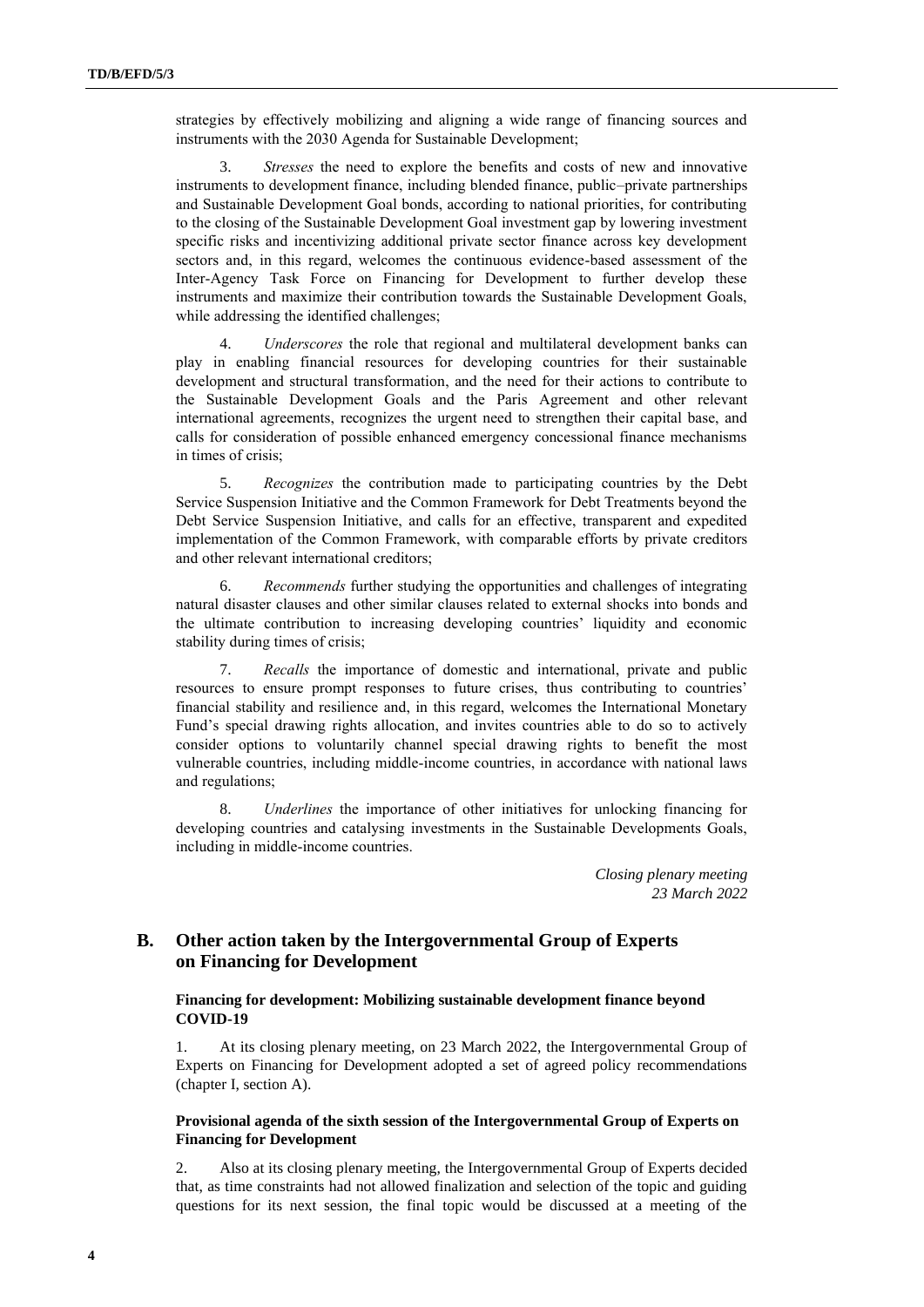extended Bureau of the Trade and Development Board and be submitted to the Board for approval, together with the provisional agenda of the sixth session that would reflect the topic selected. Regional coordinators and member States were encouraged to conduct consultations on proposals, with a view of reaching an agreement on the topic and guiding questions.

# **II. Chair's summary**

### **Financing for development: Mobilizing sustainable development finance beyond COVID-19**

(Agenda item 3)

3. Under the agenda item, the Intergovernmental Group of Experts on Financing for Development held an opening plenary discussion and four panel discussions on different aspects of the topic.

#### **Opening plenary statements**

4. Opening the meeting, the President of the Trade and Development Board underscored that developing countries were facing a wave of shocks beyond their control. Whether the shocks involved the pandemic, conflict or market upheaval, their vulnerabilities meant they suffered the worst consequences. For Africa, the pandemic's health and social consequences represented the region's most severe development setback in recent history that left it experiencing a multifaceted humanitarian crisis. The pandemic had affected countries in Africa in the areas of extreme poverty, nutrition, education, employment, health and health care systems. The region had seen an additional 38 million people pushed into extreme poverty, 48 million people suffering from undernourishment, with one in three children stunted, 127 million children unable to attend school and the equivalent of 29 million full-time jobs lost. In addition to more than 3.1 million cases of coronavirus disease (COVID-19), millions more people had been affected by underfunded and overstretched health-care systems. She recalled that, from the start of the pandemic, the World Health Organization had made it clear that no one was safe until everyone was safe. Vaccinating the entire world was the best chance of overcoming the pandemic. As of February 2022, only 11 per cent of the population in Africa had been fully vaccinated. An estimated 1.2 billion people had yet to receive a single vaccination dose against COVID-19.

5. The capacity of African countries to roll out vaccines had been hampered by healthcare sectors that, with limited resources, had made heroic efforts to protect the region's population. The region had faced difficulties in mobilizing resources for the pandemic and recovery response efforts, as exemplified by the contrast in the public resources allocated to meet external creditor claims and health-care needs. Health-care systems had buckled under the strain created by the pandemic, while African Governments had paid external creditors more than \$55 billion in debt service in 2020. It was estimated that sub-Saharan African countries required 20 per cent of that amount to vaccinate 70 per cent of their population against COVID-19. Furthermore, external public debt service was equivalent to, on average, two times the amount of resources that those countries had allocated to public health expenditure in 2020. As UNCTAD had highlighted recently, debt weighed heavily on developing countries in general, but Africa in particular. The capacity of the region's countries to protect their populations was hampered by high levels of public debt. As debt levels increased, the share of debt service in public budgets rose. In Africa, the share of government revenues used to meet external public debt service had increased nearly fourfold, from 6 to 23.1 per cent between 2011 and 2020. Governments in at least 12 countries were currently allocating more than 20 per cent of government revenues to debt service.

6. Debt had clearly been a pressing problem for a while, yet little had been done to provide developing countries with tools to address the issue. Most non-debt creating financing was allocated elsewhere. The International Monetary Fund's allocation of special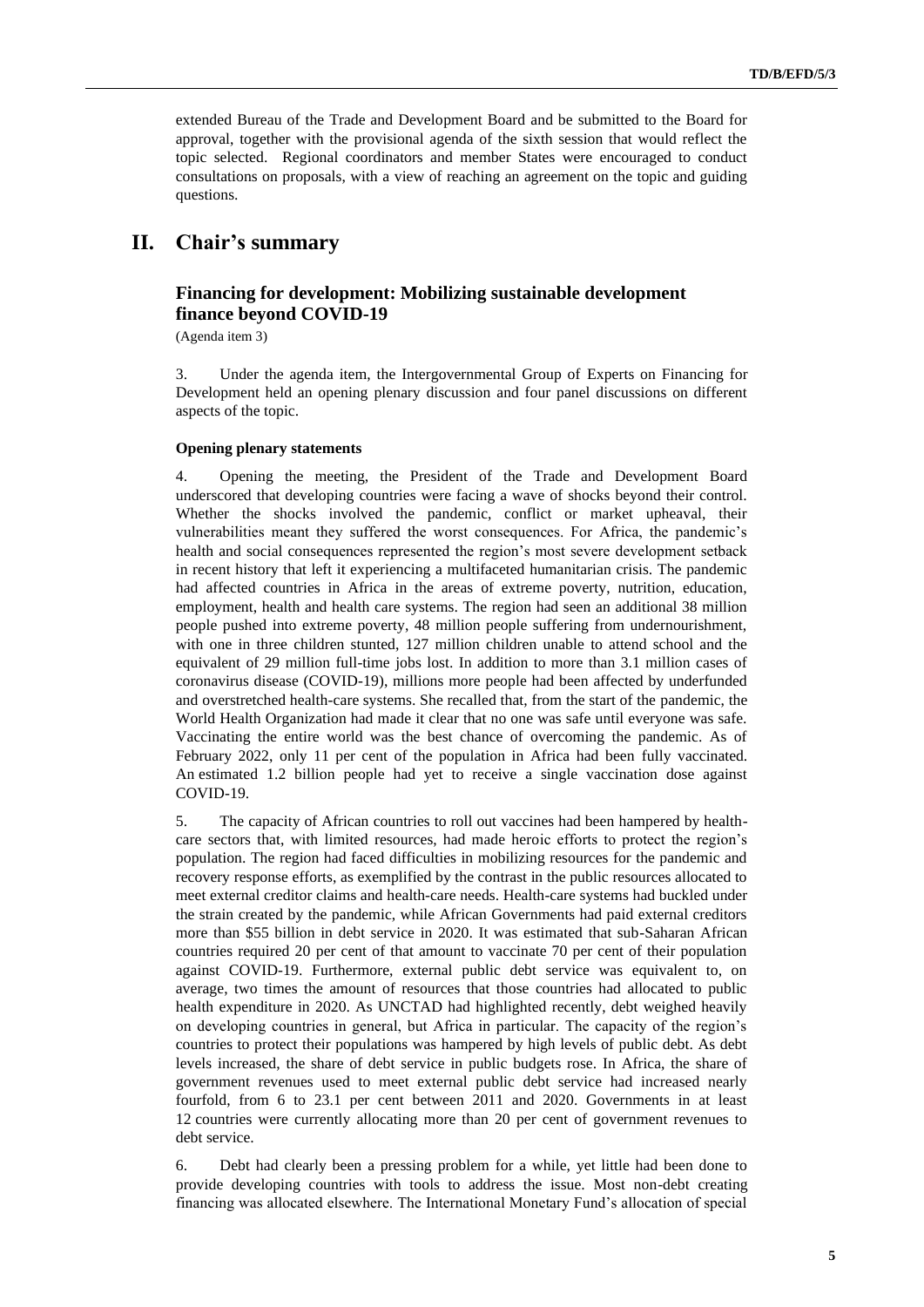drawing rights provided the global economy with \$650 billion in liquidity support in 2020. African countries had received \$33 billion, or 5 per cent, of the total. In 2020, countries of the Organisation for Economic Co-operation and Development provided a total of \$161 billion in official development assistance. Around one quarter of that figure, or \$39 billion, was allocated in Africa. Together, those figures amounted to roughly half of what the region's countries paid in external public debt service, equivalent to \$126 billion, between 2020 and 2021. In contrast, most emergency financing to developing countries had been in the form of loans from international financial institutions. That risked worsening the debt problem in the long term. Of \$317 billion in financing from international financial institutions, between 2020 and 2021, only \$16 billion were international development assistance support grants to low-income countries at risk of debt distress. The ability of African countries to withstand one shock after another had been hampered by a multilateral response that the UNCTAD secretariat had characterized in the session's background document as too little, too late and, to an extent, also short-sighted. The current global situation called for a different approach. The health and lives of people in the developing world as a basic pre-condition of a successful economic recovery everywhere should be acknowledged. The best way to ensure a sustainable global recovery was to develop multilateral responses focused on the well-being of the most vulnerable globally. She noted the need to move forward in establishing substantial initiatives, including debt cancellation, and a multilateral debt workout mechanism to prioritize the mobilization of global resources towards achieving the multilateral agenda's most important goals. Only then would it be possible to facilitate the achievement of the commitments under the 2030 Agenda for Sustainable Development, the Paris Agreement on climate change and the Beijing Declaration. She looked forward to making progress on those issues through the knowledge of experts convened for the Intergovernmental Group of Experts on Financing for Development.

7. The Secretary-General of UNCTAD noted that developing countries in particular were feeling the brunt of the significant stress on the world economy from the ongoing COVID-19 pandemic, the war in Ukraine and its effect on food, fuel and finance, and the rising costs of climate change. Debt burdens were increasing, more people were falling into poverty, fiscal space was shrinking and attaining the Sustainable Development Goals was increasingly falling out of reach. The UNCTAD secretariat had calculated the widening financing for development gap of the 2030 Agenda for the session. The gap was currently \$3.6 trillion per year, up from around \$2.5 trillion per year before the pandemic. The figure was likely an underestimate, as the calculation was made prior to the start of the conflict in Ukraine, which was set to affect the global economy deeply, including in a tightening of global liquidity conditions, adverse macroeconomic developments such as rising food fuel and fertilizer prices, and an acceleration of rising inflation rates from higher trade costs and commodity prices. A *Trade and Development Report* update to be released that week would underscore that UNCTAD expected global gross domestic product (GDP) growth to be a full percentage point lower in 2022 as a result of the war, with tail risks also looming. Possible scenarios were ongoing supply chain disruptions and a limited, delayed or unreachable supply of certain key commodities, cascading credit downgrades and debt defaults in developing countries, the potential for civil unrest given the strong correlation between commodity cycles and political turmoil and a financing gap to achieve the Sustainable Development Goals at risk of becoming an abyss.

8. To think together about ways to prevent those scenarios, she put forward ideas on possible policy solutions to close the gap by reducing costs on the one side, while promoting sustainable growth on the other. Servicing of debt obligations absorbed around 16 per cent of developing countries' export earnings, reaching 34 per cent in small island developing States; in 2020, the share of government expenditure on debt service exceeded that going to health and, in many cases, also to education in 62 developing countries. A permanent and comprehensive debt restructuring mechanism was needed, as was a definition of debt sustainability that incorporated the financing requirements for developing countries and went beyond narrow income classifications. The international financing system needed to implement emergency measures to help developing countries. The Debt Service Suspension Initiative should be restarted in a way that did not postpone issues. A weak recovery, ongoing geopolitical tensions, the refugee crisis and the increase in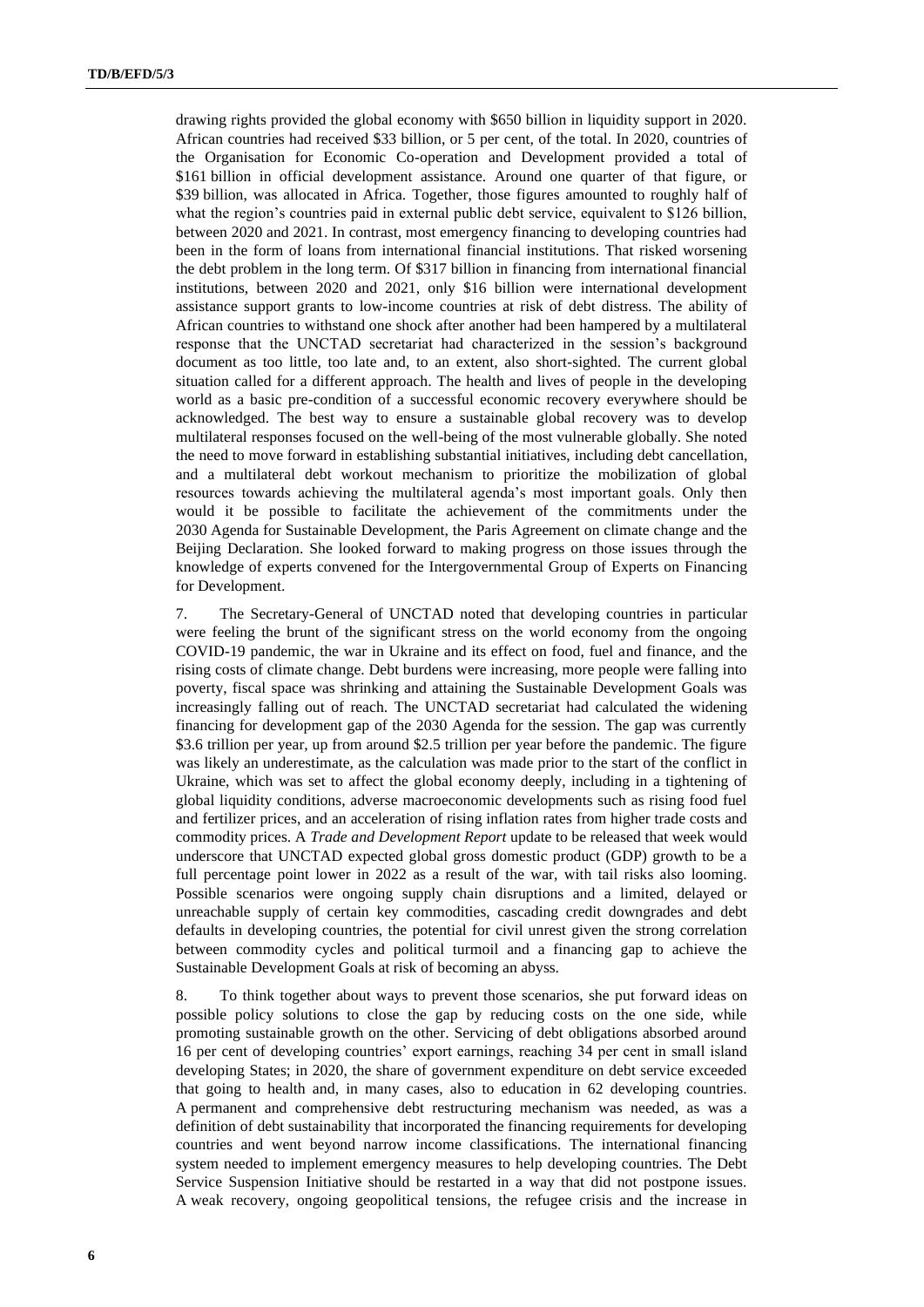military spending would place further pressure on aid budgets and thus official development assistance. Special drawing rights should be allocated to countries that needed them; the International Monetary Fund's new resilience and sustainability trust could be a good step forward. More needed to be done, and multilateral development banks should be included. Resilience needed to be built into infrastructure, safety nets, governance systems and health and education systems, given the costs created by COVID-19 for developing countries and by climate change, which was a prolonged and progressive succession of crises. On growth, a sustained and structural push towards building productive capacities in developing countries was needed. For that, long-term strategic investments, involving the private sector and local, regional and multilateral development banks, were required. Development banks needed to be capitalized, while being less conservative in their capital ratios. Governments' capacity to raise resources through taxation was an important issue; fighting illicit financial flows and establishing an effective mechanism for global tax governance would be fundamental. UNCTAD had a new mandate on illicit financial flows, representing an opportunity to advance on the issue collectively. A more stable, transparent and rules-based global economy, where trade remained an engine for prosperity for all, was needed.

#### **Keynote addresses and opening plenary discussion**

9. The President of the General Assembly and the Executive Director of the Economic Commission for Africa of the United Nations delivered the keynote addresses. A representative of the UNCTAD secretariat introduced the background document on the agenda item (TD/B/EFD/5/2).

10. The representatives of many regional groups and several delegates, some speakers and one intergovernmental organization recognized the enormous impact of the COVID-19 pandemic on mobilizing development finance and that the world was facing an uneven recovery due to disruptions to supply chains, rising inflation, heightened financial volatility and mounting trade costs. The pandemic had also highlighted the need for achieving equality between developed and developing countries, particularly in terms of financing the acquisition of global public goods such as vaccines, as well as mitigating the social impact and enhancing economic response and recovery.

11. The representatives of some regional groups and some delegates said that, coming on top of the challenges stemming from the COVID-19 pandemic, the war in Ukraine was threatening to further undermine global efforts to finance development. They underlined that the attack by the Russian Federation on the sovereignty and territorial integrity of Ukraine was a violation of the fundamental principles of international law and the Charter of the United Nations. The regional groups called for the immediate withdrawal of the armed forces of the Russian Federation from the whole of Ukraine. Another delegate expressed disagreement with the assessment and presented the views of his country on the justification for the use of armed forces.

12. The representative of the UNCTAD secretariat noted that external financial resources were crucial to help developing countries to deal with challenges and recover from the pandemic. He emphasized that much of external finance was, however, short term in nature and could quickly disappear if confidence was hit. One keynote speaker said that external financial resources for development continued to decrease, which had been especially detrimental to low- and middle-income countries. The keynote speakers stated that, of the \$650 billion of the International Monetary Fund's allocation of special drawing rights, only 5 per cent was allocated to Africa and 3.2 per cent was allocated for low-income countries. One keynote speaker said that, as a result, many least developed countries, landlocked developing countries and small island developing States continued to endure severe liquidity constraints, which hindered their efforts to recover better and meet the Sustainable Development Goals. Some delegates, the keynote speakers and the UNCTAD secretariat representative called for a revised mechanism of allocation of special drawing rights that better reflected the role of emerging economies at a global level and channelled the provision of special drawing rights to those countries that needed them the most. Some regional groups and one delegate said that, in addition, the allocation of special drawing rights should fulfil not only the short-term liquidity needs of developing countries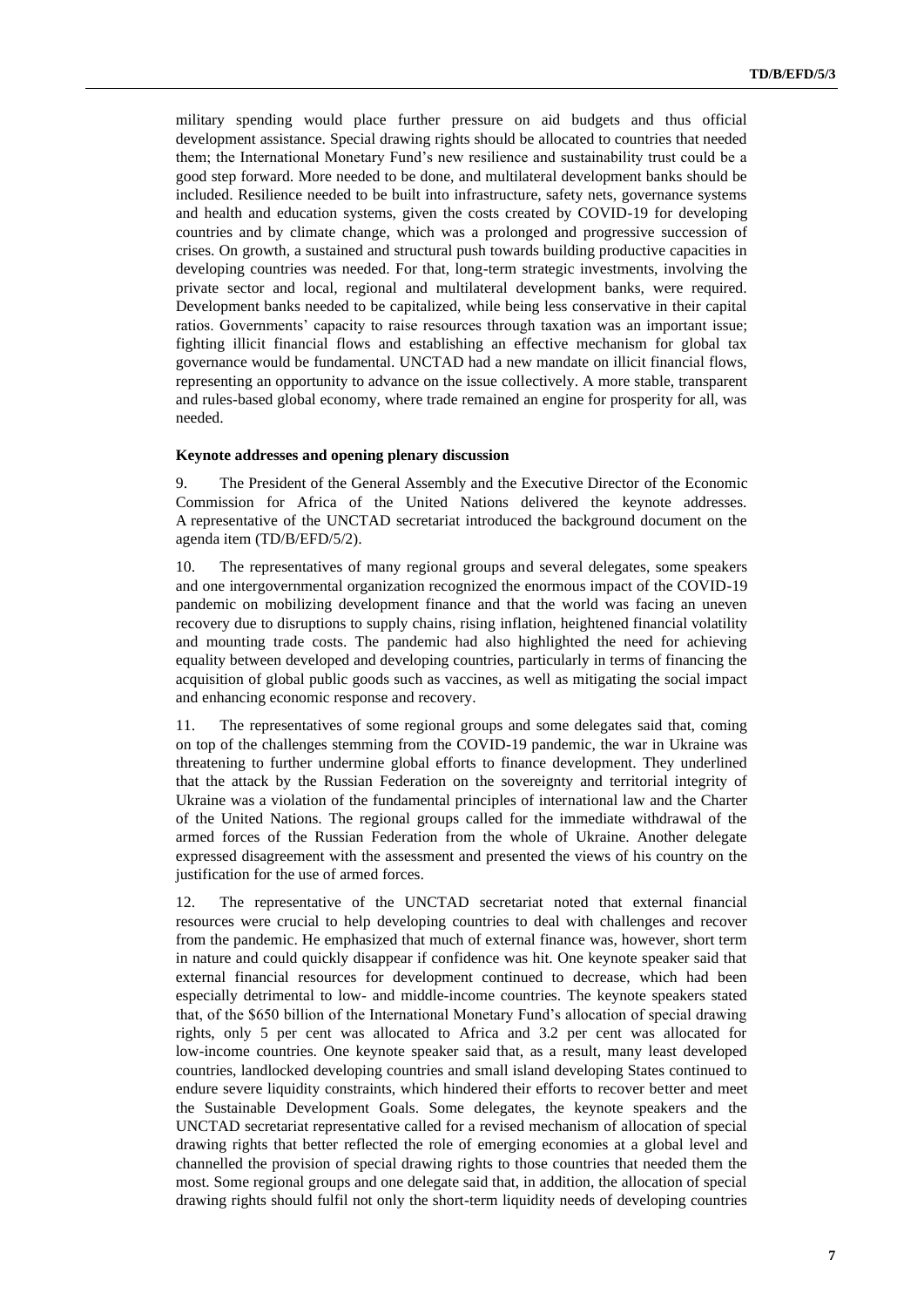but also longer-term financing needs. Some delegates suggested extending concessional financing to middle-income countries through multilateral development banks.

13. One regional group said that the pandemic had also created an unprecedented erosion of the debt sustainability of developing countries, which could be further aggravated by possible monetary tightening in major developed economies. Some regional groups said that mobilizing sustainable finance required effectively addressing the issue of debt vulnerability and systemic issues related to financing for development. Some delegates, one keynote speaker and the UNCTAD secretariat representative noted that the Debt Service Suspension Initiative of the Group of 20 and the Common Framework were steps in the right direction but remained inadequate in scale. One delegate suggested extending the Debt Service Suspension Initiative until end of 2022 and beyond. Some regional groups and one delegate called for a reform of the international financial architecture, in a manner that provided a lasting solution to the issues of sovereign debt, particularly through an adequate and permanent mechanism to manage debt restructuring in developing countries. Another regional group called for enhancing debt transparency and management, as well as balancing the need to address debt vulnerability with the need to foster economic growth.

14. Some regional groups and one delegate emphasized the importance of official development assistance, and one regional group and the delegate called on developed countries to meet official development assistance commitments as part of the broader international effort on financing for development. Several regional groups called for the scaling up of both private and public financing, as well as private sector investment. One delegate highlighted the reform of the international tax system and the issue of illicit financial flows, such as the return of stolen assets for additional resource mobilization. Some regional groups noted that, in the absence of concrete progress on climate finance, the commitment by developed countries to provide \$100 billion per year by 2020 was already overdue and had not been met. They called on developed countries to honour the commitment to assist developing countries in their climate change actions with respect to mitigation and adaptation, considering the circumstances, needs and priorities of developing countries.

#### **Looking back to move forward: Lessons to be learned from the COVID-19 pandemic for development financing**

15. During the five-member panel discussion, one panellist said that the financial emergency response at the peak of the crisis had worked relatively well. Some panellists highlighted, rather, that the multilateral responses to the COVID-19 pandemic had been insufficient to bolster the resilience of development finance against future shocks. To increase that resilience, one panellist recommended the inclusion of natural disaster clauses in sovereign bonds. Another panellist noted the importance of innovative financial tools, such as debt-to-nature swaps. One panellist stressed that the Group of 20's Common Framework had not been sufficient thus far to address the debt challenges of low-income developing countries, and that ensuring efficient debt-restructuring mechanisms was urgent. Many panellists stressed the need to include middle-income countries in the mechanisms and to increase the access of those countries to concessional finance. One panellist suggested considering environmental vulnerability as a criterion.

16. Many panellists highlighted the importance of the record special drawing rights allocation of \$650 billion in August 2021, but also the need to reallocate the unused special drawing rights of developed countries to developing countries. They mentioned some reallocation mechanisms, such as the proposed resilience and sustainability trust. Another panellist suggested the reallocation of special drawing rights through multilateral development banks.

17. One panellist mentioned that one lesson from the COVID-19 pandemic for development finance was the need for a comprehensive approach. Filling the financing gap would require a set of actions, such as mobilizing domestic resources and addressing the unsustainable external debt of some developing countries. Another panellist stressed that, in the case of adaptation to climate change, the gap would need to be closed by public-sector funding, as the private sector prioritized financing for mitigation of climate change.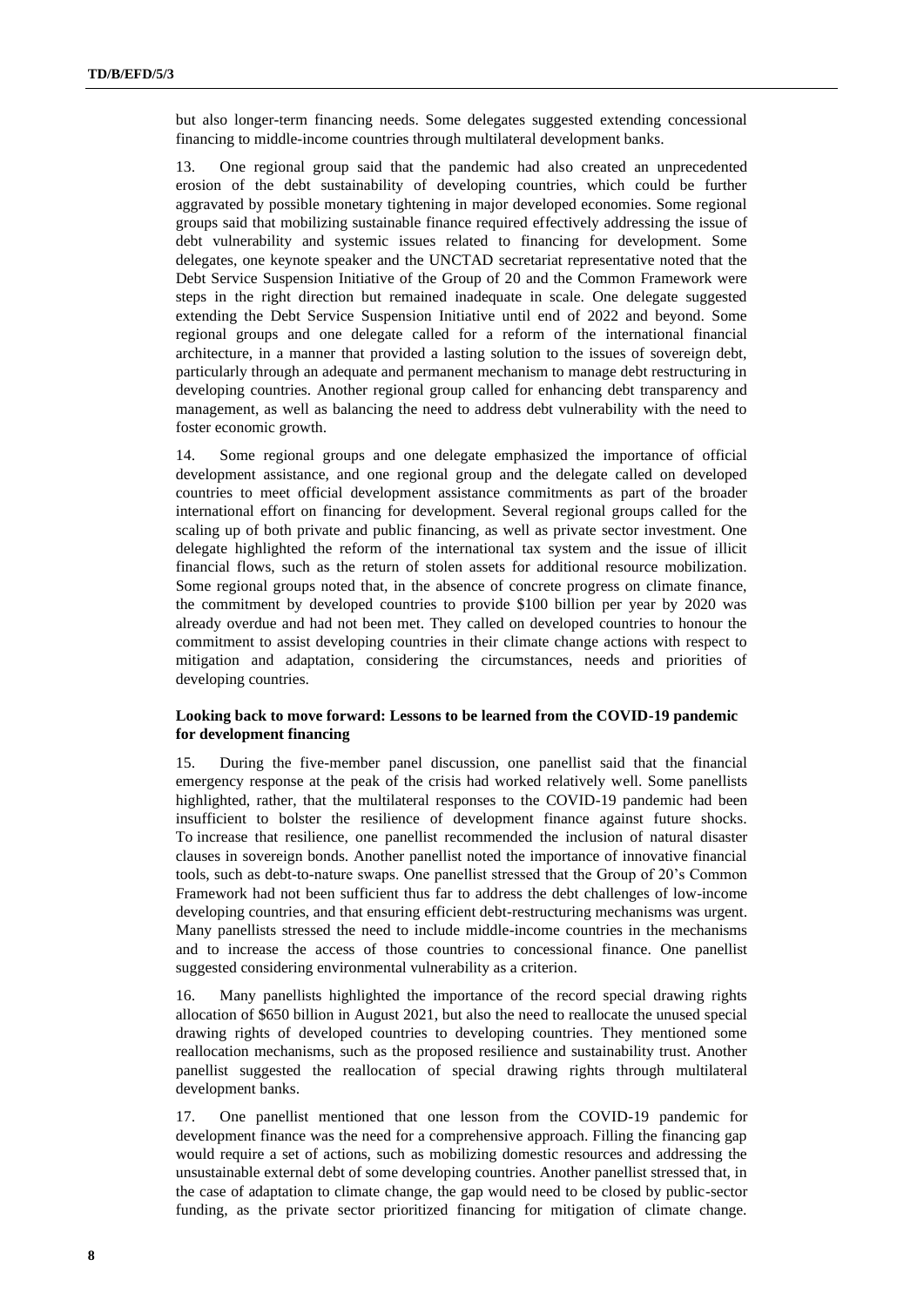As many developing countries already had high levels of public debt, it was necessary to find mechanisms to increase their fiscal space. One possibility would be to create an off-balance sheet instrument to record new debt related to climate adaptation.

18. Another panellist mentioned three past lessons that were recalled during the COVID-19 crisis. The first was the role of fiscal policy as an instrument to reduce inequality through income transfer. The second was the lower fiscal space of many developing countries due to balance of payment constraints. In that case, he suggested that multilateral institutions could provide hedge against exchange rate risk, which would enable developing countries to raise external developing finance. The third lesson was the importance of government planning.

19. Another panellist also noted that the war in Ukraine would affect the global economy through three main channels: higher commodity prices; disrupted trade, supply chains and remittances; and reduced business confidence and tightened financial conditions. As in the case of the COVID-19 pandemic, developing countries were least able to cope with those impacts and would bear the biggest burden.

20. One delegate raised concerns regarding the impact of the war in Ukraine on the availability of financing for development in the coming years, especially on official development assistance and concessional financing. Another delegate stressed that developing countries needed more fiscal space and better financial conditions to face the challenges ahead. Another delegate noted that concrete actions were required to enable a resilient recovery and the achievement of the commitments undertaken in the Paris Agreement and the Addis Ababa Action Agenda, including reforms in the global financial architecture.

21. One regional group and one delegate highlighted that all sources of finance (external and domestic, private and public) were necessary to finance the investment requirements to achieve the 2030 Agenda for Sustainable Development and that the multilateral responses to the COVID-19 pandemic were substantial and unprecedented.

22. Another delegate echoed the call of panellists to include middle-income countries in debt restructuring mechanisms and agreed with the challenges raised by panellists for the financing of climate adaptation. She also pointed out the need to consider other criteria for eligibility to concessional finance, apart from income per capita.

#### **Building back better: Sustainable finance for green industrialization and inclusive structural transformation**

23. During the four-person panel discussion, the panellists highlighted that not only were the current international commitment on financing for development not being met, but the funds available were also not sufficient to achieve the Sustainable Development Goals. Regarding climate change alone, some estimates suggested that 5 to 7 per cent of GDP needed to be directed to decarbonization to achieve net zero emissions by 2050. One panellist argued in favour of State-led development finance as private funds, which were mostly handled by mutual funds, lacked effective incentives to achieve green industrialization and climate change mitigation goals within the time frame set by internationally agreed commitments. Market-led mechanisms, through price signals, such as an increase in the price of carbon, had proved ineffective.

24. One panellist underlined that, though \$130 trillion in private mutual funds had been committed to transforming the economy to net zero, those commitments lacked binding obligations. In addition, recent initiatives to spur recovery post-COVID-19, including those from the Group of 20 and the International Monetary Fund, did not extend debt forgiveness or debt restructuring beyond multilateral institutions and public creditors, hence leaving out private creditors. Furthermore, multilateral lending institutions overlooked green industrialization in their financing decisions, relying instead on privatization and deregulation policies in their decision-making process. Another panellist, who had been a negotiator at the twenty-sixth session of the Conference of the Parties, highlighted several issues raised during that conference. One notable issue was the need to conclude negotiations by 2024 on a new collective quantified goal for climate finance under the Paris Agreement for the post-2025 period, increasing the initial \$100 billion annual commitment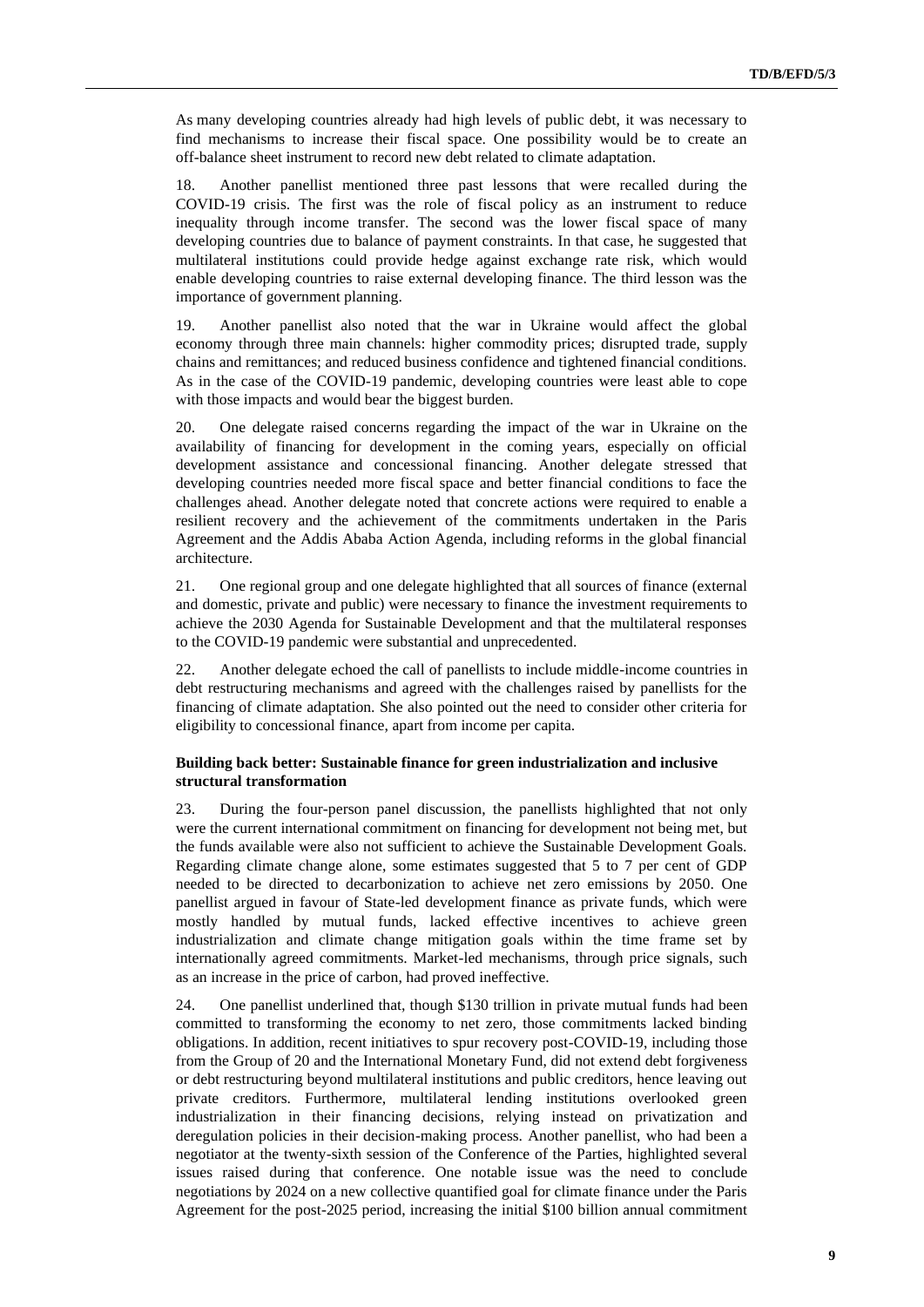of developed countries under the United Nations Framework Convention on Climate Change and the Paris Agreement. There was also a need to explore enhancing the provision of climate finance to developing countries in terms of increasing the inflow of financing, investments and other liquidity (for example, new special drawing rights allocations) into developing countries and decreasing the outflow of finance (for example, through debt cancellations and controlling of illicit financial flows) from their economies so as to increase the availability of capital in developing countries that could be used to support sustainable development, poverty eradication and climate change-related actions. In that regard, another panellist argued that international commitments on climate change placed greater stress on mitigation than on adaptation, which was seen as a priority by many developing countries as they were not historically the largest emitters of  $CO<sub>2</sub>$ . Highlighting national experience, where his Government used sovereign funds to finance adaptation measures, he noted that solutions needed to be highly local and context specific.

25. Several panellists also raised the issues of intellectual property rights and access to technology to fight climate change. Developing countries needed to have easy access through imports of carbon saving technologies but should also be able to develop and adapt technologies to their context. In that context, climate finance could contribute to jump starting development and green industrialization.

26. One regional group and one delegate argued that the Addis Ababa Action Agenda placed development responsibility on individual countries. Thus, policymakers should find ways to crowd in private capital flows stemming from trade and investment as a means to reach long-term development goals. In their view, the private sector was an essential tool to achieve the Sustainable Development Goals by 2030. As an example, they mentioned a regional initiative aimed at scaling up finance and identifying bankable projects in the global South. Panellists expressed different views, with several arguing that World Trade Organization rules on special and differential treatment explicitly recognized the asymmetry among countries. They said that existing exceptions needed to be extended in the area of trade and investment. One panellist mentioned an example of State-owned enterprises in Uganda involved in green mobility. The State-owned enterprises were able to succeed thanks to technological transfers from China and an active State-led policy. Another panellist argued that the rules-based multilateral system needed to be grounded in cooperation among countries, and not market-based competition, in order to fulfil the Paris Agreement. One delegate noted that the current system led to unequal distribution of costs and benefits.

27. Several panellists also briefly discussed the role of central banks in structural transformation. The central banks of developing countries faced greater constraints than those of their developed country counterparts. As a result, their actions were rather limited, and they tended to favour price stability over green investment.

28. Summing up the overall discussion, the moderator considered the sheer size of the financing gap, ways to fill the financing gap in environmental and development issues and the role of institutions in both the private and public sector, and the multilateral institutions.

#### **Scaling up development finance beyond COVID-19: Is a paradigm change needed?**

29. During the four-member panel discussion, one panellist focused on the need to close huge financing gaps in order to meet the goals of the 2030 Agenda for Sustainable Development and on the approach and priorities to be adopted for that purpose. Existing gaps in development finance had been exacerbated by the COVID-19 crisis. The recovery had been uneven and fragile, and significant hurdles remained to place the global economy on a sustainable and resilient growth path. The problems related to high volatility in international financial markets and damaged global and regional value chains had been compounded by the challenges posed by the invasion of Ukraine, particularly for countries trading with the Russian Federation and Ukraine, and in relation to oil- and cerealimporting developing countries. The situation made the global scenario even less development friendly.

30. She noted that current approaches to financing for development prioritized the use of public funds to de-risk private investment through innovative financing instruments. Such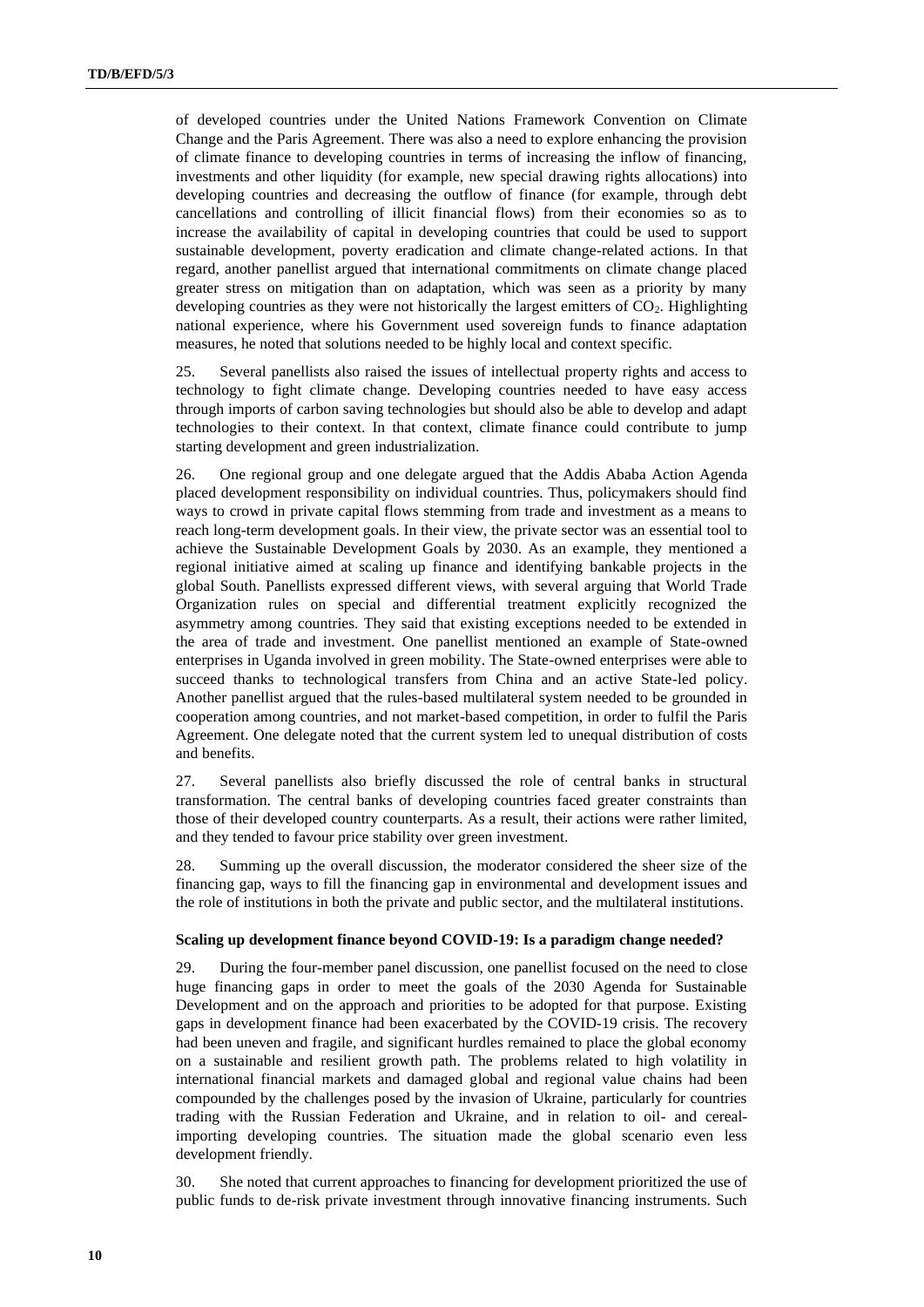an approach generally delivered disappointing results both in terms of the overall investment volume generated and of the channelling of funds towards priority sectors and projects. Despite the de-risking of private investment and structural reforms sponsored by leading international financial institutions, the mobilization of private capital had, in fact, substantially stagnated. She suggested it was time to revise the dominant paradigm and the balance between private and public sectors in development financing that that entailed.

31. Some panellists said it was important for public funds to help catalyse and crowd in "patient" private finance, which was valuable for helping meet the Sustainable Development Goals, but to do so in ways that were not focused on de-risking private investment, but rather on maximizing the development impact of such private flows. A key role should be played by public development banks at the multilateral, regional, national and subnational levels. Public development banks could help fund the large investment needed to support a green and inclusive transition in all economies, as well as support innovation and other activities to increase productivity and economic growth. They could also play a critical countercyclical role, as they had done during the COVID-19 emergency. In tight fiscal times, they provided leverage to relatively scarce public resources, as the impact of any public increase of their capital could be magnified by additional private or other sources of financing.

32. Several panellists also stressed that sharing access to global reserves could be an important component of the response to any global crisis, such as in the case of the pandemic. One panellist pointed out that the only truly global financial response to the current crisis had been the issuance of special drawing rights of over \$650 billion issued by the International Monetary Fund. However, over 60 per cent of those resources had been allocated to advanced countries. Middle-income countries, which had been particularly vulnerable to the pandemic and where most of the global poor lived, had received minimal attention. To make the issuance of special drawing rights more effective, several panellists suggested that special drawing rights should be transferred from advanced economies to multilateral development banks, such as the World Bank and regional development banks, and directed more explicitly to low- and middle-income countries. Special drawing rights could therefore provide an addition to the capital base of multilateral development banks and allow them to expand lending and guarantees.

33. One panellist said that significant market building and shaping interventions were needed. Several panellists suggested the introduction of new asset categories, such as municipal bonds or agricultural funds, and the tapping of pools of capital currently available for sustainable investing for which environmental, social and governance factors were taken into account. Those global markets had grown very rapidly in recent years, and there was high demand for new and high-quality assets. Broadening the offer of environmental, social and governance assets would therefore help increase the total flow of impact investment while at the same time diversifying it from microfinance and infrastructure into assets that could serve to accelerate pro-poor development and biodiversity. The panellists agreed on the urgent need to rediscover the role of a proactive State and to unleash private capital only in the context of a publicly forged vision of development and industrialization.

34. One panellist acknowledged the critical role played by UNCTAD as a source of innovative ideas to overcome current difficulties and improve the global financial architecture. All panellists called for a renewed role for UNCTAD in the international arena, strengthening its cooperation with international financial institutions. Some delegates raised the additional issues of the roles of international debt in limiting policy space and the potential trade-off between long- and short-term objectives in the design of financial instruments as they were important. Some panellists explained how the enormous imbalance in the debt system penalized developing economies and stressed the pernicious role played by private credit rating agencies in downgrading countries when they most needed access to cheap foreign resources. There was, consequently, a need to revise the role of those agencies.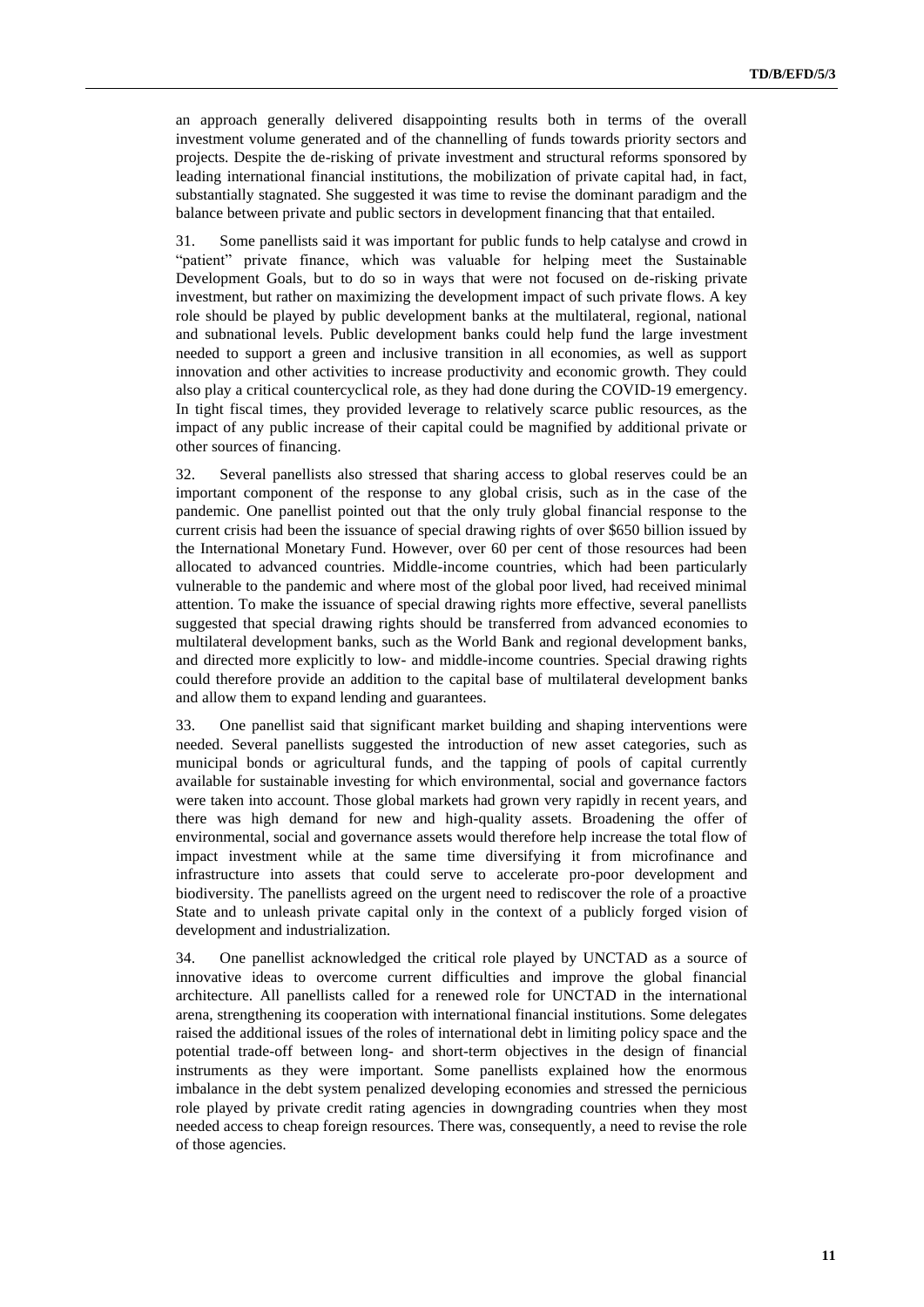#### **Moving forward: Multilateral policy priorities for paving the way towards strong and reliable development financing**

35. During the five-member panel discussion, some panellists highlighted the unequal access of developing countries to the global financial safety net, which encompassed shortterm liquidity arrangements from, among others, the International Monetary Fund, regional financial funds and currency swap agreements. They noted that, although the global financial safety net had expanded and become multi-layered, lower-income countries were less insured against liquidity shocks and had less access to diversified sources. To reduce the global financial safety net inequality, one panellist recommended a bolder redistribution of special drawing rights; the creation of new regional financial funds and the increase of resources of existing regional funds; and the inclusion of currency swap agreements as part of coordination of the global financial safety net.

36. Another panellist noted that many developing countries had solvency problems and were on the verge of default. She raised concerns that debt vulnerabilities could increase as developed countries had already started tightening monetary policies, further jeopardizing countries' ability to pursue countercyclical fiscal policies. To avoid the debt crisis looming on the horizon, she argued that bolder initiatives were needed, including the resumption of the Debt Service Suspension Initiative, the rapid rechannelling of special drawing rights, the setting up of a permanent debt workout mechanism to enable orderly, timely and fair debt cancellation and restructuring for all developing countries in need and involvement of all creditors (public and private). She also noted the importance of the UNCTAD principles of responsible borrowing and lending, as well as of using a multi-vulnerability index to guide the allocation of International Monetary Fund concessional finance.

37. Another panellist highlighted the importance of "recycling" of the special drawing rights of advanced economies to developing countries. He pointed out the unique characteristics of special drawing rights, including that they were not cash, but rather a contingent claim on another currency and a reserve asset. He noted that the existing recycling mechanism for special drawing rights (the poverty reduction and growth trust of the International Monetary Fund) was insufficient, as it offered only short-term maturity loans and excluded middle-income countries in need. In response to those shortcomings, the International Monetary Fund was designing a new fund that would be accessible to vulnerable middle-income countries and had longer maturity. Apart from International Monetary Fund mechanisms, it was possible to use multilateral development banks that were prescribed holders of special drawing rights to recycle them. He pointed to technical and political issues involved in the recycling of special drawing rights and that policymakers would need to weigh the costs and advantages of holding special drawing rights as a reserve asset against employing them as a fiscal tool during crises. The latter proposal faced opposition from central banks that preferred to keep special drawing rights on their balance sheets.

38. One delegate recognized the importance of recycling of special drawing rights and asked panellists how countries could assess when it was an adequate moment to use that reserve asset. In response, the panellists underscored the role of multilateral development banks in using special drawing rights to make sound investments, highlighting the importance of understanding risks more broadly and of not necessarily applying standard conditionalities of the International Monetary Fund that would discourage countries from accessing the resources.

39. Another delegate asked how to integrate private creditors in the Common Framework for Debt Treatments beyond the Debt Service Suspension Initiative, highlighting the lack of encouragement mechanisms. One panellist pointed out that the low participation of the private sector was not a new concern and recommended establishing national and international incentives to stimulate private sector participation, together with constraints or consequences for those unwilling to join.

40. One regional group stressed the role of public–private partnerships and innovative financing instruments to scale up sustainable development in developing countries, as well as the importance of improving domestic resources mobilization.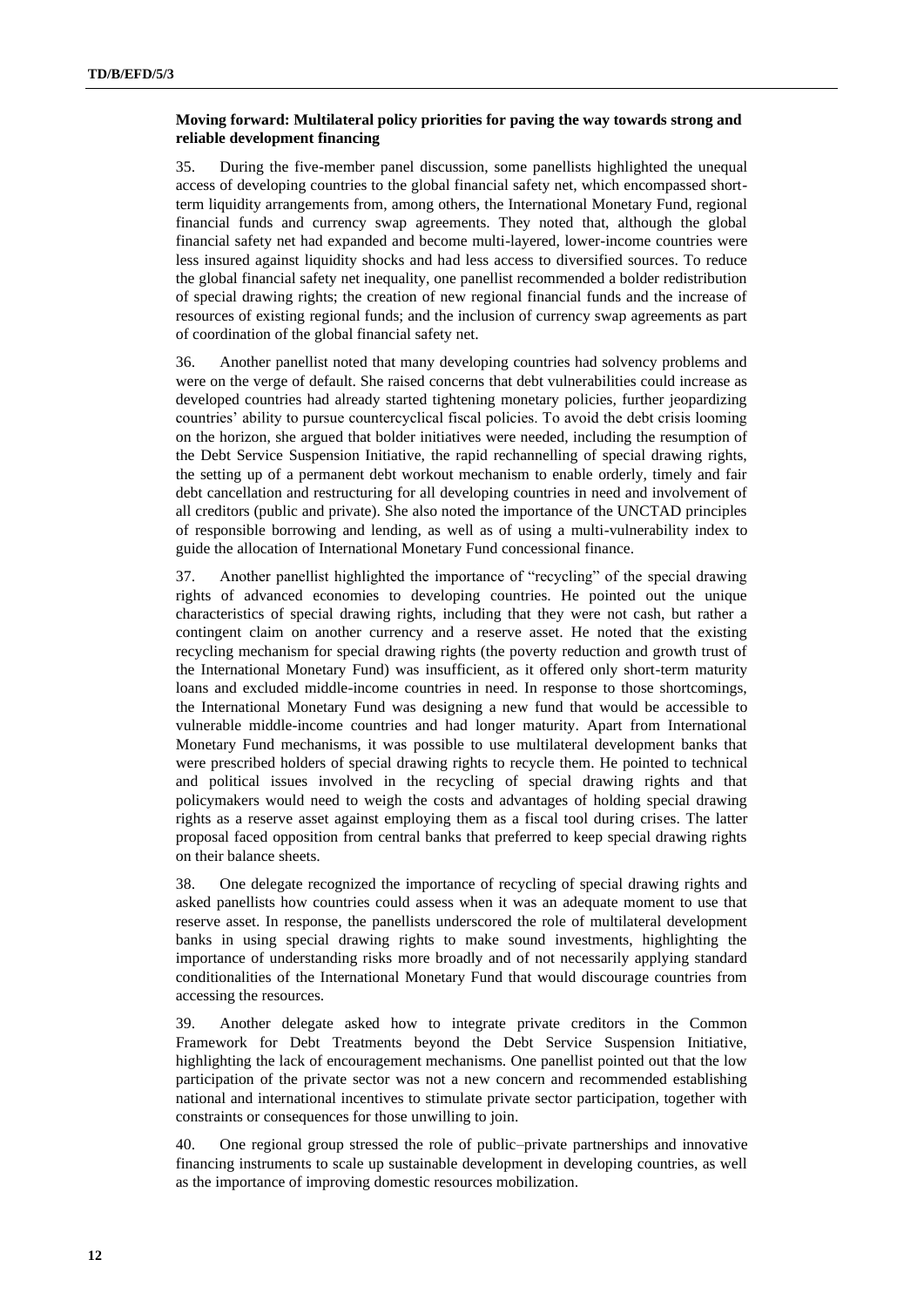41. One delegate noted that few developing countries joined debt relief and restructuring programmes during the COVID-19 crisis given the threat of being downgraded by credit rating agencies. He highlighted the importance of establishing an independent credit agency and global debt authority, as recommended in UNCTAD reports.

42. The representative of one civil society organization asked about reforming the quota systems of issuance of special drawing rights and pointed out the need for creating newly prescribed holders of those rights. One panellist agreed with the recommendation, but emphasized that using multilateral development banks that already had that function would be more efficient, as any change to the quota system would require 85 per cent of the International Monetary Fund's board to vote in its favour.

#### **Closing plenary meeting**

43. The representative of one regional group expressed satisfaction in having achieved agreed policy recommendations as an outcome of the session. Nevertheless, the recommendations fell short of reflecting the range of proposed ideas and discussions. The topic of the session had been timely and necessary, as the effects of the COVID-19 pandemic had created a deterioration in the global economy and intensified the threat of unsustainable debts in a growing number of developing countries, particularly considering that the temporary suspension of debt servicing initiated during the pandemic by Group of 20 countries had ended. The COVID-19 pandemic had exposed the fragilities of the international financial system and the existing international debt architecture for sovereign debt restructuring, which could pose serious constraints on opportunities to achieve inclusive and sustainable growth. The international community needed to resolve those fragilities and implement new initiatives to contribute to debt sustainability. The possibilities of special drawing rights had been amply discussed, with several proposals for the short term and to alleviate balance of payment pressures. Special drawing rights should be used expansively. The issuance of special drawing rights in August 2022 was a step towards enhancing liquidity that should be followed by ambitious reallocation of unused special drawing rights to developing countries in need of liquidity, including middleincome countries. Other initiatives to enhance liquidity should be explored to unlock financing for developing countries and catalyse investments in the Sustainable Development Goals. The role that multilateral development banks should play in that area had been widely discussed during the session.

44. The regional group welcomed the Debt Services Suspension Initiative of the Group of 20 but recognized its shortcomings and called for its continuation. Debt suspensions should be extended on a needs basis, independently of income level, including private and multilateral creditors, and debt cancellations would also need consideration. The discussion on revisiting the challenges of debt sustainability faced by many developing countries in efforts to achieve the Sustainable Development Goals was welcome. The regional group called for effective, transparent and expedited implementation of the Common Framework that prioritized development goals, with comparable efforts by private and other relevant international creditors. A more thorough analysis of existing International Monetary Fund surcharges and their impact on the development of developing countries would also be welcome. The lack of coverage and access of financing for middle-income countries stressed throughout the different meetings of the session needed to be discussed further and addressed. The specific vulnerabilities affecting those economies needed to be addressed to allow them to access the financial means to achieve the Sustainable Development Goals. Official development assistance commitments also needed to be fulfilled. The regional group called on developed countries to meet their financial commitments in accordance with the Paris Agreement and the Addis Ababa Action Agenda.

45. The representative of another regional group, while recognizing the efforts of organizers, quality of panellists and engagement of participants, regretted that information on the panellists and draft policy recommendations had not been made available adequately in advance as agreed. The organization of some meetings and much of the draft policy recommendations prepared by the secretariat went beyond, or in a different direction from, what was agreed by the membership in the guiding questions. The situation had prevented ensuring an outcome that would be constructive and complementary as a contribution to the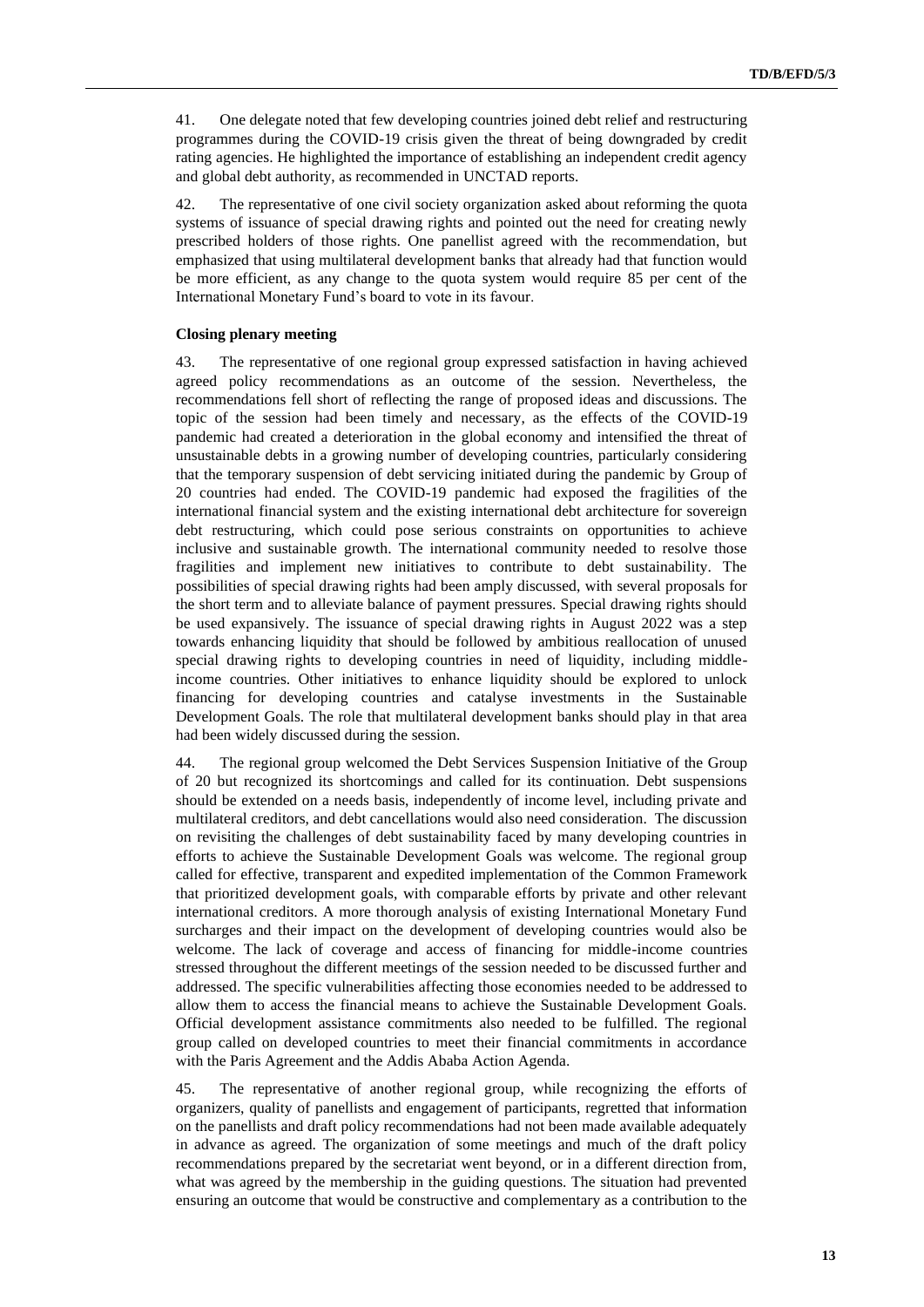financing for development process in New York, in the follow-up to the Addis Ababa Action Agenda. He also noted limited engagement by the membership in some meetings, which had also been observed in the previous session.

46. One delegate noted the delay in organizing the fifth session, due to COVID-19 and then the quadrennial conference. The discussions had been useful, with balanced groups of panellists who had raised points that required the serious attention of both developed and developing countries. He also underscored that the numbers of delegates attending all meetings were consistently elevated. He commended the efforts of the secretariat in organizing the session and in the preparation of the background document. He stressed that the resulting agreed policy recommendations required practical steps for their implementation.

47. Another delegate highlighted that unilateral coercive measures had hindered financing for development for decades in targeted developing countries, such as Cuba, the Bolivarian Republic of Venezuela, Zimbabwe and others. The measures had caused serious obstacles to mobilizing financial resources for domestic and external public and private sources and hindered trade international cooperation as a tool for development. Unilateral sanctions had been used as political leverage and had direct negative impacts on the development of populations, creating significant obstacles to financing for development. They violated human rights, such as the right to development. Unilateral sanctions were affecting millions of people in developing countries, leaving them behind. It was therefore crucial to identify and reflect all obstacles that could undermine achievements related to financing for development in the global South in the documents of the Intergovernmental Group of Experts and in future agreed policy recommendations.

# **III. Organizational matters**

### **A. Election of officers**

(Agenda item 1)

48. The election of officers of the fifth session of the Intergovernmental Group of Experts on Financing for Development was conducted through a silence procedure. At its opening plenary meeting, on 21 March 2022, the Intergovernmental Group of Experts on Financing for Development were thus reminded that Mr. Ahmed Ihab Abdelahad Gamaleldin (Egypt) had been elected as its Chair and Mr. Michael Gaffey (Ireland) as its Vice-Chair-cum-Rapporteur.

### **B. Adoption of the agenda and organization of work**

(Agenda item 2)

49. At its opening plenary meeting, on 21 March 2022, the Intergovernmental Group of Experts adopted the provisional agenda, as contained in document TD/B/EFD/5/1. The agenda was thus as follows:

- 1. Election of officers
- 2. Adoption of the agenda and organization of work
- 3. Financing for development: Mobilizing sustainable development finance beyond COVID-19
- 4. Provisional agenda of the sixth session of the Intergovernmental Group of Experts on Financing for Development
- 5. Adoption of the report of the Intergovernmental Group of Experts on Financing for Development on its fifth session.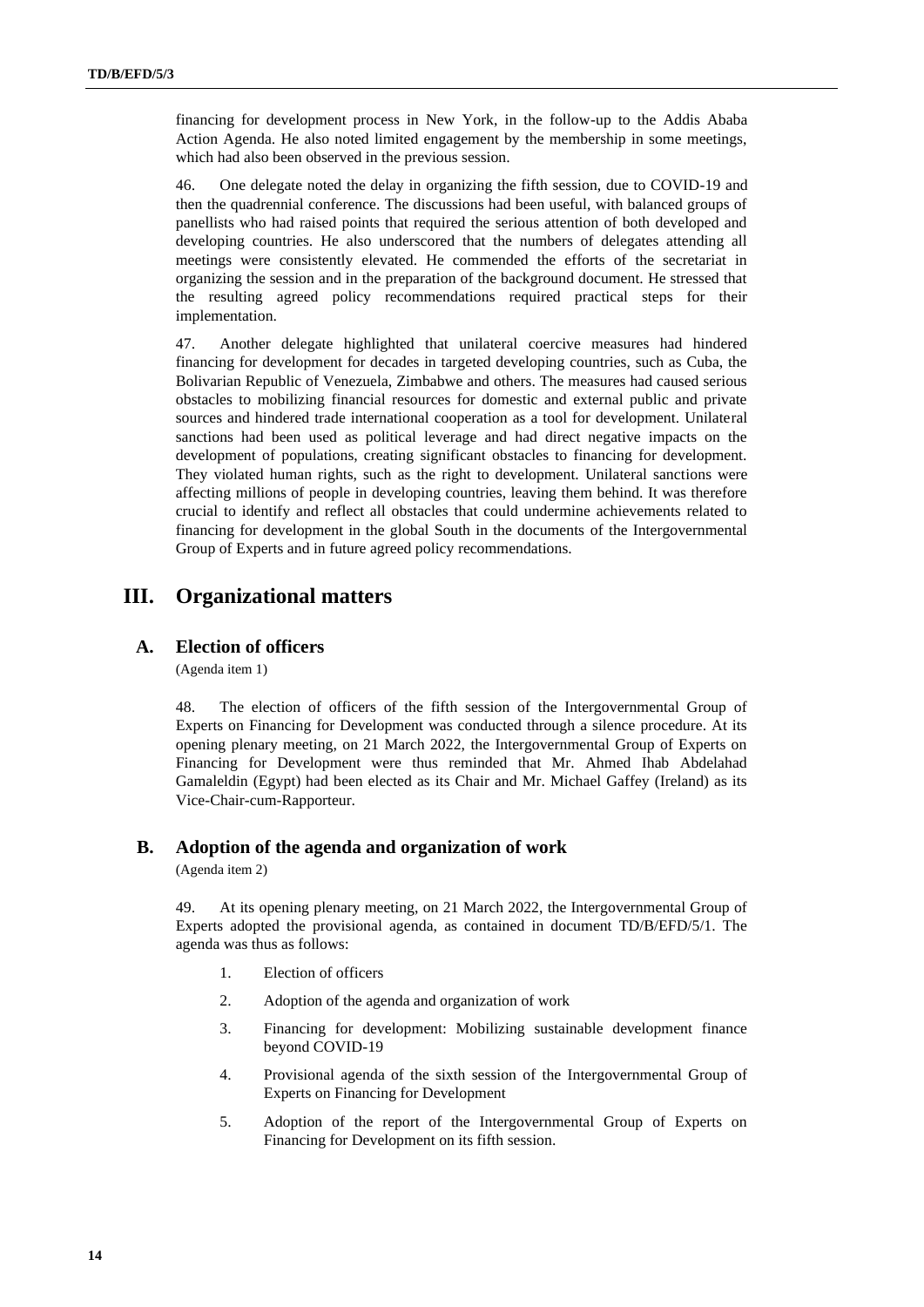# **C. Adoption of the report of the Intergovernmental Group of Experts on Financing for Development on its fifth session**

(Agenda item 5)

50. At its closing plenary meeting, on 23 March 2022, the Intergovernmental Group of Experts on Financing for Development authorized the Vice-Chair-cum-Rapporteur, under the authority of the Chair, to finalize the report on its fifth session after the conclusion of the session.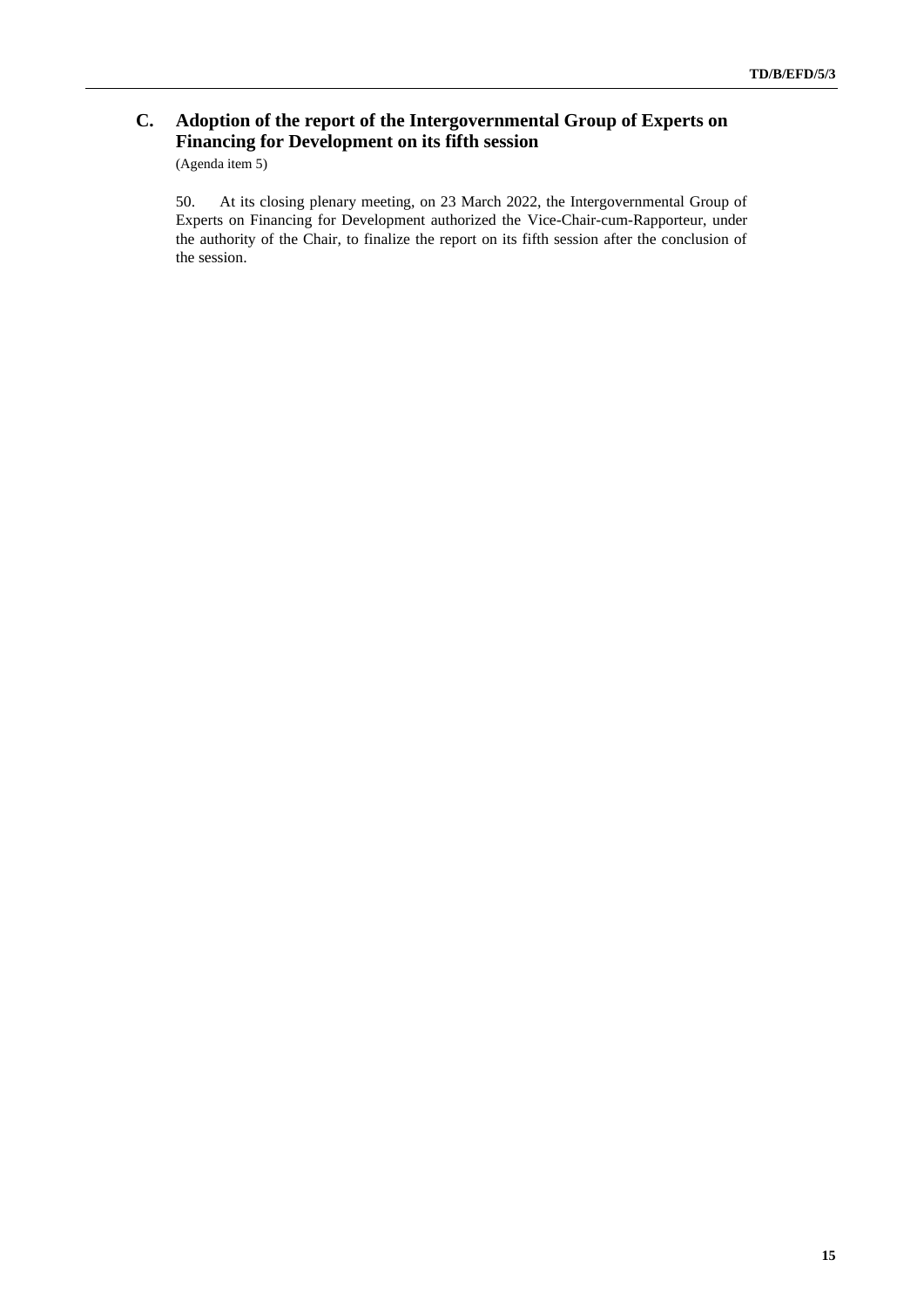# **Annex**

## **Attendance\***

1. Representatives of the following members of the Trade and Development Board attended the session:

| Algeria                          | Malaysia                           |
|----------------------------------|------------------------------------|
| Angola                           | <b>Mauritius</b>                   |
| Argentina                        | Mexico                             |
| Armenia                          | Mongolia                           |
| <b>Barbados</b>                  | Morocco                            |
| <b>Brazil</b>                    | Mozambique                         |
| Burkina Faso                     | Nepal                              |
| Cambodia                         | Nicaragua                          |
| Canada                           | Nigeria                            |
| Chile                            | Pakistan                           |
| Colombia                         | Panama                             |
| Congo                            | Peru                               |
| Costa Rica                       | Philippines                        |
| Cuba                             | Republic of Korea                  |
| Democratic Republic of the Congo | <b>Russian Federation</b>          |
| Djibouti                         | Serbia                             |
| Ecuador                          | South Africa                       |
| Egypt                            | Spain                              |
| Gabon                            | Sri Lanka                          |
| Gambia                           | Switzerland                        |
| Germany                          | Thailand                           |
| Guatemala                        | Togo                               |
| Haiti                            | Tunisia                            |
| India                            | Turkey                             |
| Indonesia                        | Ukraine                            |
| Iran (Islamic Republic of)       | United Kingdom of Great Britain    |
| Iraq                             | and Northern Ireland               |
| Jamaica                          | Uruguay                            |
| Japan                            | Venezuela (Bolivarian Republic of) |
| Kenya                            | Viet Nam                           |
| Kuwait                           | Yemen                              |
| Lebanon                          | Zambia                             |
| Madagascar                       | Zimbabwe                           |

- 2. The following intergovernmental organizations were represented at the session:
	- African Development Bank Afro‑Asian Rural Development Organization Common Fund for Commodities European Union Inter‑American Development Bank Latin American Economic System Organisation internationale de la francophonie Organization of African, Caribbean and Pacific States Organization of Islamic Cooperation South Centre

<sup>\*</sup> This attendance list contains registered participants. For the list of participants, see TD/B/EFD/5/INF.1.